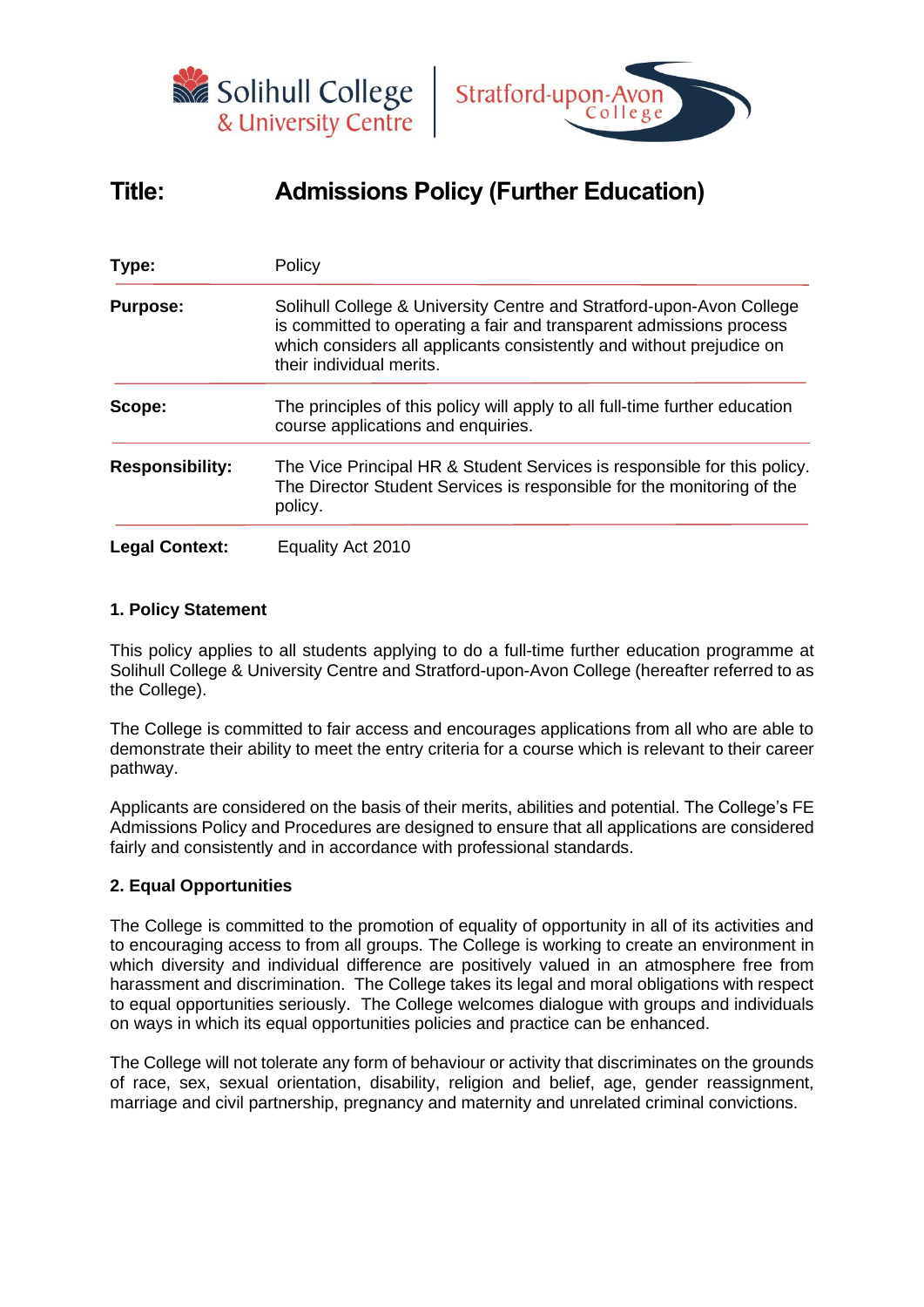## **3. Marketing and Recruitment**

The College marketing and recruitment communications are disseminated through promotional materials and activities which we aim to ensure are accurate, current, and accessible.

Marketing and recruitment activities include:

- participation at Careers exhibitions/ events
- Open Days

Marketing and recruitment information is communicated through a variety of different media and includes:

- online prospectus
- the College website [\(www.solihull.ac.uk](http://www.solihull.ac.uk/) / www.Stratford.ac.uk)
- social media

#### **4. Role of Applicants in the Admissions Process**

#### **Applicants are expected to:**

- provide complete and honest information in applications submitted to the College
- respond in a timely manner to requests for further information from the College, communicate any changes to the information supplied in their application as soon as possible be courteous and respectful in their communications with College staff.

#### **5. Applications**

#### **Full Time Further Education courses**

Applicants for all Further Education (FE) courses should complete the College application form and submit to the College as soon as possible.

Internal applicants wishing to progress onto another FE course should complete the internal application form and submit via the Student Hub by the end of March.

The College will assess whether the applicant meets the entry requirements for a particular course (as detailed in the College Prospectus and/or course fact sheets) and allocate the most relevant course in relation to qualifications and aspirations.

All applicants for FE full time courses will be required to attend an interview to assess their suitability for the course. All applicants who have indicated a Learning Support requirement on their application will be interviewed by the course tutor and a member of the Additional Needs Team may also attend. Interviews will be arranged by the College and applicants will be informed in writing normally within 10 working days of receipt of the application form and supporting documents.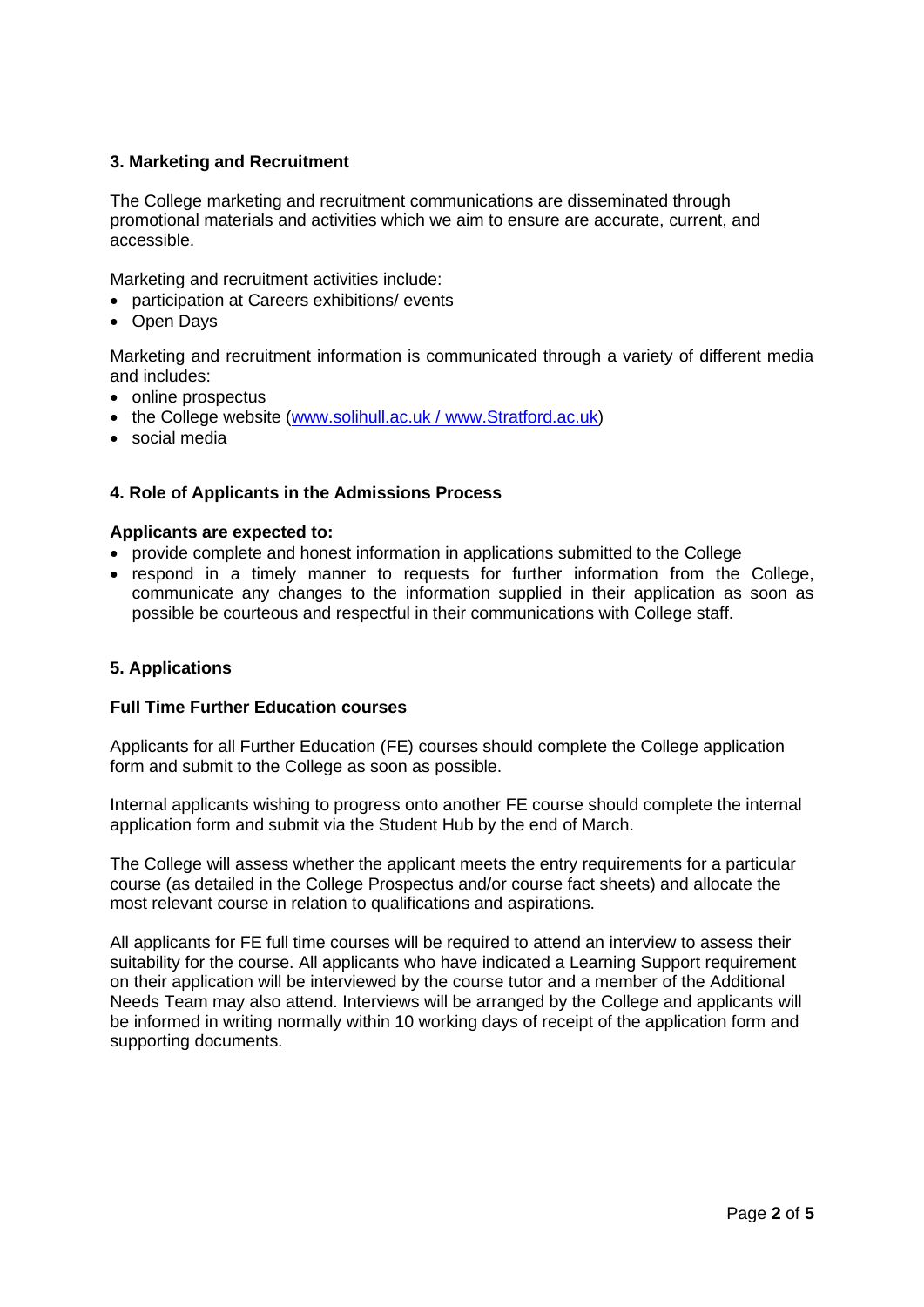The College will book the interview and advise the relevant Head of School/Course Tutor, and Additional Support Tutor if required, of the date, time and venue. When applicants arrive for an *interview,* they are welcomed by the appropriate member of staff who will provide a specific subject interview.

The outcome of the interview will be notified to the applicant at the end of the interview. If the applicant is accepted on the course, an offer letter will be issued including an acceptance declaration for the applicant to complete.

For courses that are over-subscribed or cancelled, applicants will be notified and offered an alternative programme where available or offered the opportunity to be entered onto a course waiting list.

For all applicants, confirmations of enrolment details are sent to the student prior to the commencement of the course.

## **6. The Interview Process**

#### **Whilst social distancing guidelines are in place, interviews will be conducted remotely via online video calls or via telephone.**

Where applicants are invited to an interview the purpose is designed to:

- Enable interviewing Tutors to decide on an applicant's ability to complete the course successfully, establish their motivations, ability, appropriateness and suitability for joining their chosen course and explain alternatives if appropriate.
- Enable prospective students/trainees to gain an understanding of the course they are interested in and to form a view on how it will meet their requirements.
- Enable Tutors to provide more detailed information about the course and facilities.
- Enable Additional Needs staff to assess any learning support requirements.

Interviews are designed to be a two-way process and applicants are encouraged to ask questions.

In the majority of cases there will be one interview. However, sometimes it is necessary to request further meetings for example, if applicants have chosen a vocational course and need to demonstrate practical skills. It is the College's intention to keep interviews to a minimum and only ask candidates to return if really necessary. If applicants decide to choose another course after initial interview, a further interview may be required particularly if it is in a different subject area.

Following an interview, the Course Tutor (and Additional Needs staff member if relevant) will make one of the following recommendations:

- Offer an unconditional place
- Offer a conditional place
- Offer an alternative course
- Refer for a Fitness to Study meeting
- Refer to Safeguarding Panel (where enhanced DBS indicates a concern)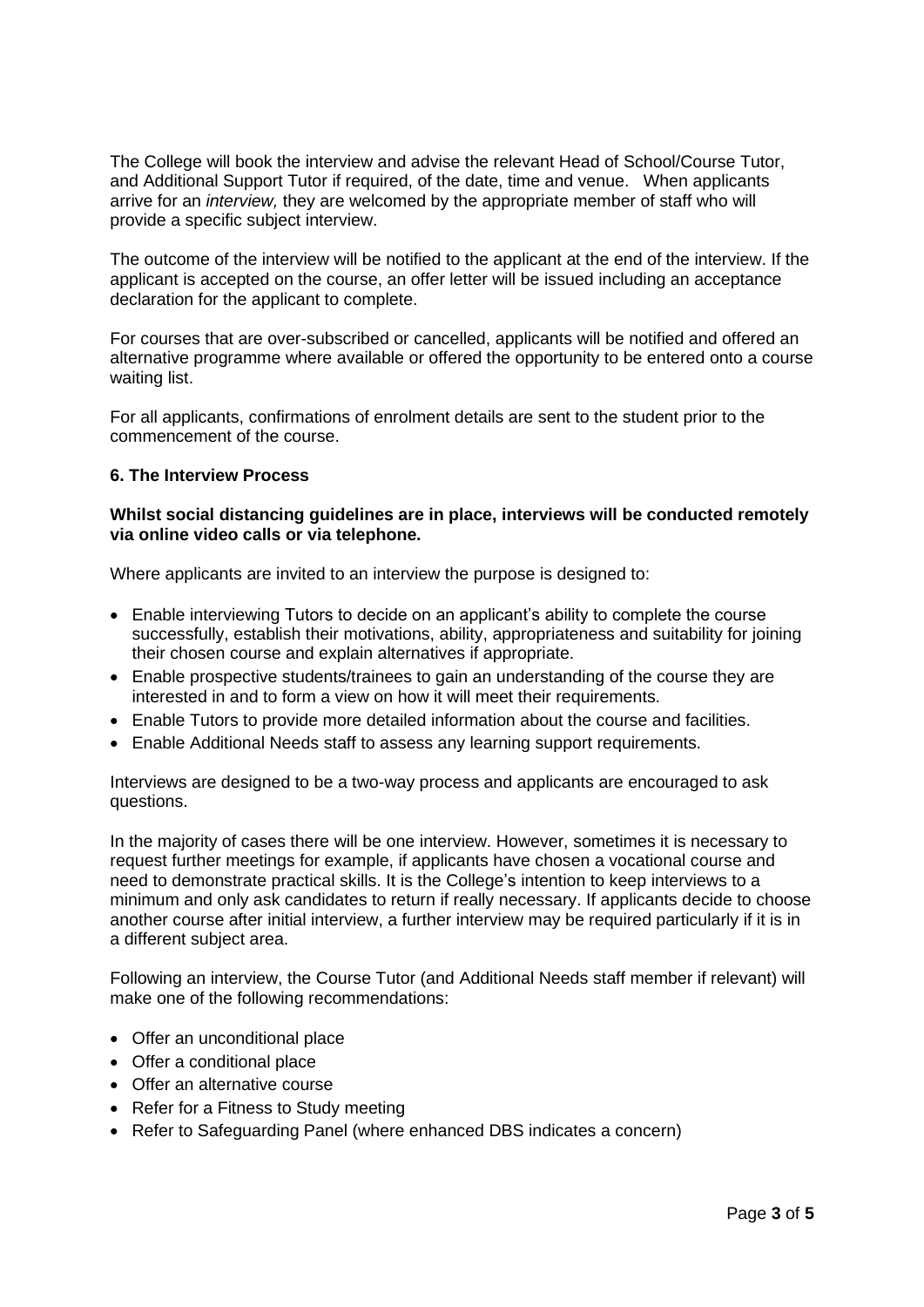• Unable to make an offer – refer to Careers Team for further support.

In most cases offers will be made subject to conditions such as achievement of the course entry requirements, acceptable references or some evidence of work experience. In some cases, applicants will be asked to submit a personal statement or provide a summary of work experience.

Where applicants do not meet the standard entry requirements, exceptional entry may be considered. Under these circumstances, applicants may be asked to furnish evidence of work experience, training courses and similar work-related activities. In some cases, pre entry assignments may be set to assist in determining the appropriate course offer for an individual applicant.

It is important that applicants receiving conditional offers meet those conditions prior to commencement of the course so they can receive an unconditional offer of a place in good time. The submission of an application does not guarantee a place on any course of study.

# **7. Criteria for Entry**

The main principles involved in determining the offer of a place on a course are as follows:

- That the applicant is clear that the course meets their aims and aspirations.
- That the applicant has the necessary general education to have a good chance of fulfilling the learning outcomes of the course therefore being successful.

Applicants should normally have obtained or expect to obtain the entry requirements specified to study.

If after examination results have been received, the applicant has not received the grades needed for entry, an alternative course may be offered. Where applicants do not have the qualification needed other factors can be taken into account such as work experience or career history.

The College's standard entry requirements for all Further Education courses are detailed in the relevant Course Information Leaflet.

## **8. Offer of Admission**

Each applicant who is successful will receive a formal offer following their interview setting out any conditions which need to be met. Applicants will be asked to sign a form indicating that they accept or reject the place.

## **9. Failure to Disclose**

The College reserves the right to withdraw any offer made, where an applicant has failed to disclose information or discloses at a late stage information which might influence the admissions decision-making process.